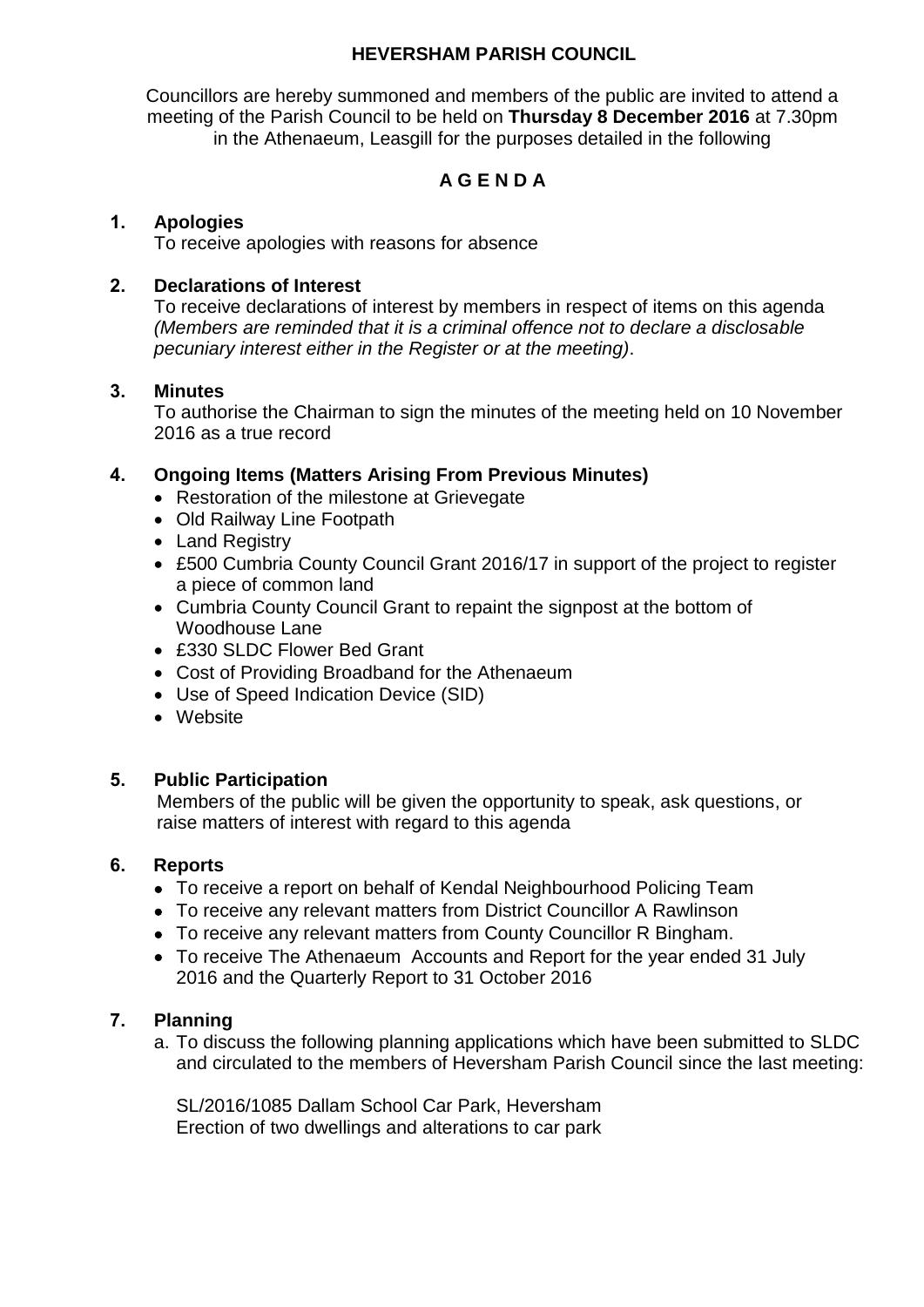b. To note that the following planning applications have been approved by SLDC since the last meeting:

TR/2016/0152 Whinfell, Woodhouse Lane, Heversham Removal of conifers and predominantly hazel hedge

TR/2016/0161 The Vicarage, Woodhouse Lane, Heversham Fell laurel to coppice height at rear of garden and cut front section to maintain boundary hedge

## **8. Highways/Footpaths**

To receive and consider any Highways/Footpaths matters including the state of the village footpaths and the map of drains / gullies

### **9. Playground Report**

To inform the council of the condition of the playground at the weekly inspections and to record who will be making the inspections until the next meeting

### **10. Neighbourhood Plan**

To note that South Lakeland District Council accepts the findings of the Examiner's Report and that SLDC has granted approval for the Plan to proceed to Referendum

- **11. Dependants' Carer's Allowance Survey** To complete survey
- **12. Possible Closure of Village Phone Box** To discuss valid reasons for objection to possible closure
- **13. Parking near Crow Wood and Old School** To review the situation

#### **14. Finance**

a. To approve the following payments:

Iain Richards - replacement for cheque 261 - Queen's Bonfire Insurance - £107.13

Tom Grindey - Memory Card for SID (minute 139/16) - £5.29 Martin Tyson Ltd - 2016 Grass Cutting and Village Maintenance - £1030.00 CALC - Clerk Induction Course (minute 93/16) - £55.00 The Athenaeum - Annual Maintenance Contribution - £100.00 St Peter's Church - Annual Churchyard Maintenance - £500.00 b. Update on new bank mandates.

- c. To consider the draft budget 2017/18 including the proposed parish precept
- **15. Correspondence -** to note any other correspondence received and not included as an item on this agenda and decide upon any action necessary:
	- a. SLDC Draft Development Management Policies Development Plan Document (emailed to Cllrs.10/11/16)
	- b. SLDC Draft Arnside & Silverdale AONB Development Plan Document (emailed to Cllrs.11/11/16)
	- c. CALC November's edition of CALC Circular (emailed to Cllrs.18/11/16)
	- d. CALC Environment Agency works for Cumbria (emailed to Cllrs.22/11/16)